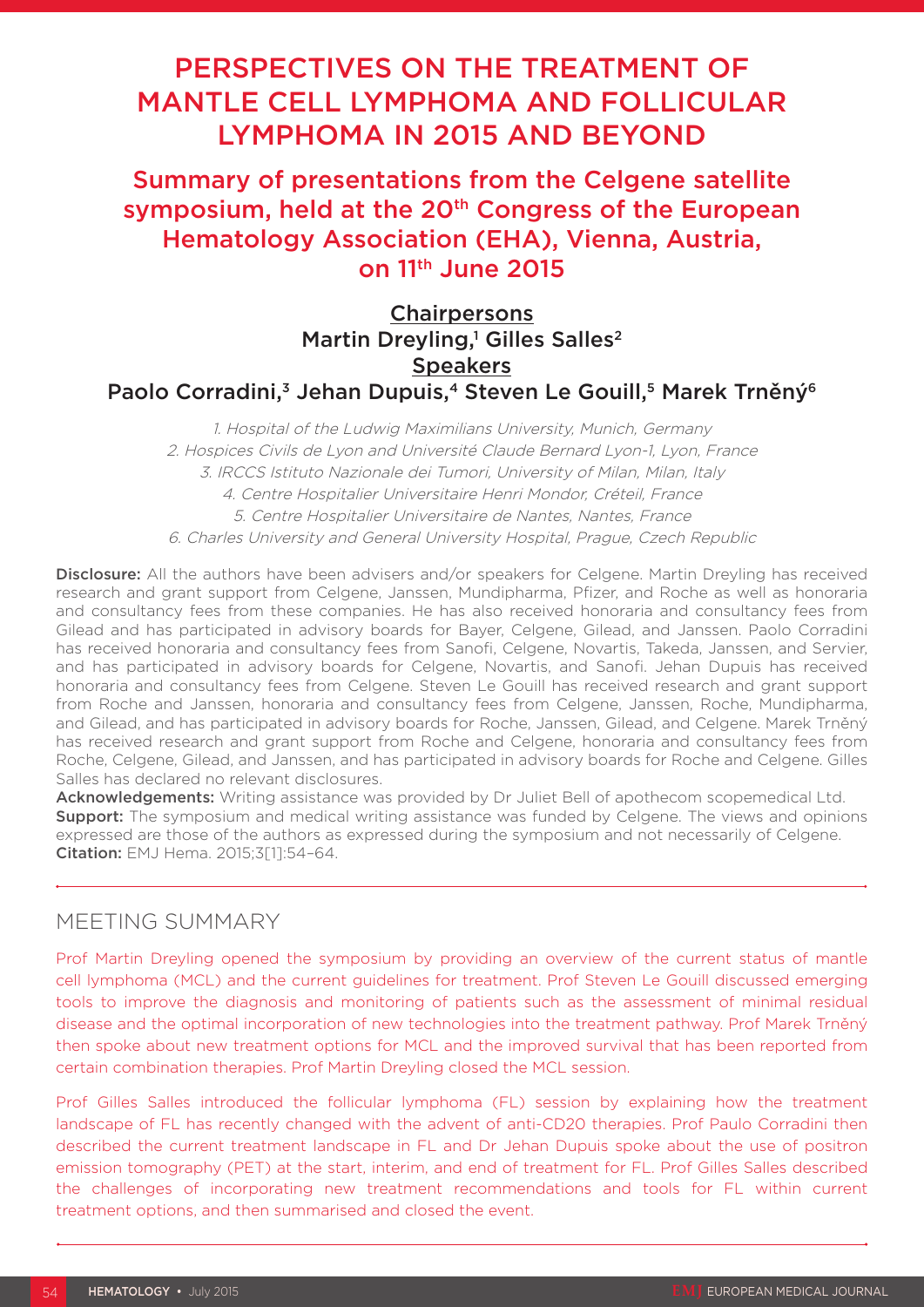Session 1: Managing Patients with Relapsed and/or Refractory Mantle Cell Lymphoma: Exploring Practical Solutions to Current Challenges

### Welcome and Introduction

### Professor Martin Dreyling

Prof Dreyling welcomed attendees to the meeting and outlined the challenges in MCL. MCL is a complex, heterogeneous disease that has classical, indolent, and transformed subtypes. Classical MCL constitutes the majority subtype and shows initially high response rates but relapses are also common. Indolent MCL occurs in 10–20% of patients, while 5–10% of patients with MCL have the transformed or blastoid subtype, which can be a difficult disease to treat successfully.

### The Current Treatment Landscape in Mantle Cell Lymphoma: Current Guidelines and Remaining Challenges

#### Professor Martin Dreyling

MCL is a multifaceted disease that has previously been difficult to identify and treat. However, recent advances in the field have shown encouraging results with successes in the diagnosis and treatment of MCL. Only one-third of MCL cases can be accurately diagnosed using histological methods<sup>1</sup> and recent advances have enabled a confirmatory diagnosis of the t(11;14) chromosomal translocation that results in the overexpression of cyclin D1.2 The indolent subtype of MCL can then be identified by t(11;14) translocation but no additional alterations, while classical MCL will also show impairment of DNA repair through ataxia telangiectasia mutated (ATM) and checkpoint kinase 2 (CHK2), as well as subsequent alterations. Transformed or blastoid subtypes show high levels of the Ki67 antigen, specific alterations in the *p53* tumour suppressor gene, and clinical features that can be evaluated through the Mantle Cell Lymphoma International Prognostic Index (MIPI). A study that stratified patients according to high, medium, or low risk by age (< or >65 years) and by the combined MIPI-c reported a significant difference in overall median survival between the high and low-risk groups ( $p$ <0.0001). $\frac{3}{5}$ 

Treatment decisions are then made according to the age of the patient, with dose intensification used for younger patients and maintenance regimenns for older patients.4 Patients ≤65 years should be treated with dose-intensified immunochemotherapy (IC) using an alternating regimenn of three rounds of rituximab plus cyclophosphamide, doxorubicin, vincristine, prednisolone (R-CHOP) and rituximab plus dexamethasone, cytarabine, cisplatin (R-DHAP) regimenns as first-line treatment. An autologous stem-cell transplantation (ASCT) should be performed after the fourth course if there is no response, at which point total body irradiation, cytarabine (Ara-C), and melphalan should be used and then peripheral blood stem-cell transplantation (PBSCT) as the last action. Continued patient monitoring and follow-up is important to assess the recurrence of MCL. Long-term evaluation of patients treated with the regimenn demonstrated a 20% benefit of progression-free survival (PFS) after 10 years with the alternating R-DHAP regimenn versus the standard R-CHOP course.5

Patients >65 years should be initially treated with R-CHOP or rituximab conventional regimenns and then rituximab maintenance.<sup>6</sup> which has been shown to have significant benefits for PFS and overall survival (OS) in patients over a period of 10 years versus a maintenance phase with interferon or no maintenance treatment. The treatment strategy has subsequently become a standard treatment pathway for patients >65 years across most European countries.<sup>6</sup> Although there are set regimenns for the first-line treatment of patients with MCL, relapsed or refractory MCL can be aggressive and difficult to treat successfully due to the multiple pathways that are activated.<sup>7</sup> Newly available therapies include bortezomib, ibrutinib, temsirolimus, and lenalidomide and have been investigated in various studies as shown in Figure 1. 8–15 Ibrutinib plus rituximab treatment has shown overall response rates (ORRs) of 100% (n=34) in a single-centre Phase II study for patients with relapsing remitting MCL who do not show active cell proliferation (Ki67 <50%); however, for patients with active proliferation as indicated by a Ki67 ≥50%, the response rate dropped to 50%.16 Therefore, treatment combinations may be required for the more aggressive types of MCL that show a Ki67 ≥50%. For example, the TRIANGLE study evaluated the effect of alternating R-CHOP and R-DHAP regimenns followed by ASCT with ibrutinib in patients ≥65 years.17 In summary, a greater understanding of the MCL cellular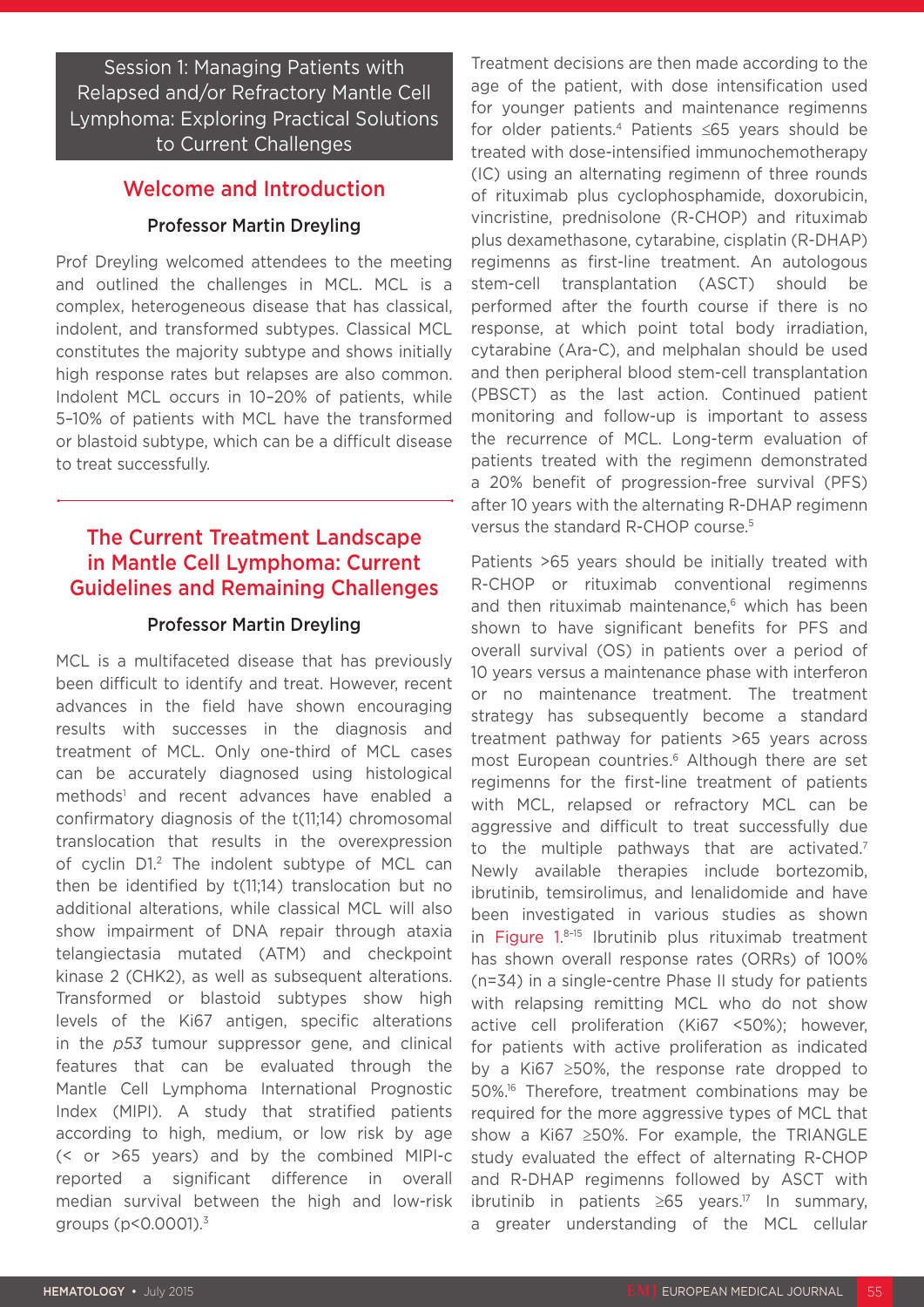to provide an accurate diagnosis, while novel treatments have been shown to improve the overall

pathways has enabled the development of tools and PFS rates of patients with MCL. Future studies are required to assess the efficacy and safety of combination treatments with the new agents.



#### Figure 1: Mantle cell lymphoma studies 2015.8-15

From Martin Dreyling, presentation at the Celgene satellite symposium, held at the 20th Congress of the European Hematology Association (EHA), Vienna, Austria, on 11<sup>th</sup> June 2015.

BR: bendamustine plus rituximab; R-CHOP: rituximab plus cyclophosphamide, doxorubicin, vincristine, prednisolone; R-HAD: rituximab plus high-dose cytarabine and dexamethasone; mTOR: mammalian target of rapamycin.



#### Figure 2: How to use new tools in a risk-adapted targeted strategy over time.

From Steven Le Gouill, presentation at the Celgene satellite symposium, held at the 20th Congress of the European Hematology Association (EHA), Vienna, Austria, on 11<sup>th</sup> June 2015.

BTKi: Bruton tyrosine kinase inhibitor; MCL: mantle cell lymphoma; MIPI: Mantle Cell Lymphoma International Prognostic Index; MRD: minimal residual disease; NGS: next-generation sequencing; PET: positron emission tomography; siRNA: small interfering RNA.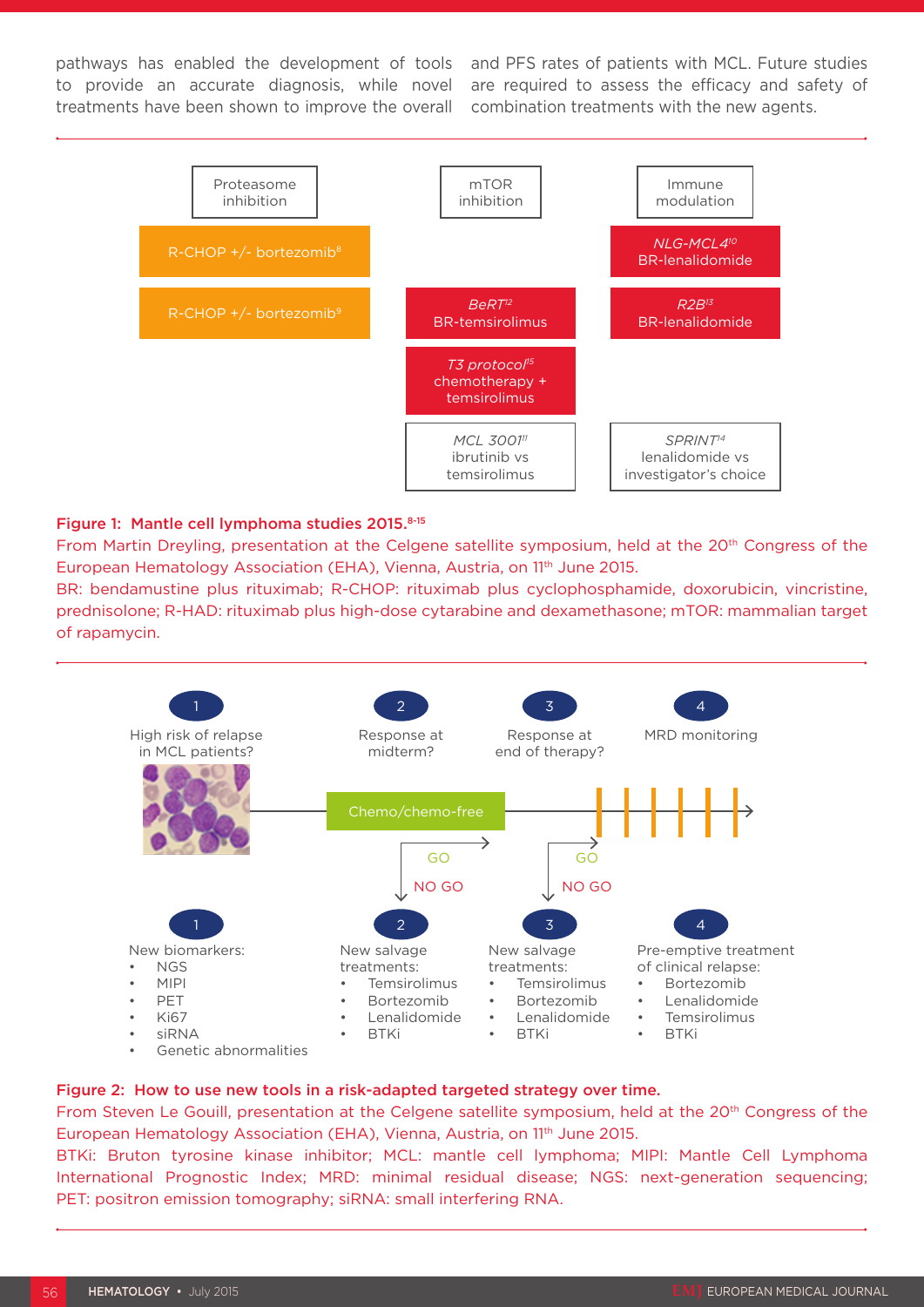# Emerging Tools for Driving Mantle Cell Lymphoma Treatment

### Professor Steven Le Gouill

Along with the availability of new treatments for MCL, tools are currently being evaluated to ensure treatments are administered in the optimal setting to patients who have the highest probability of treatment response. These tools include the assessment of minimal residual disease (MRD) through flow cytometry, polymerase chain reaction (PCR), and real-time quantitative PCR (RQ-PCR), and there are advantages and disadvantages associated with each technique.18 Although flow cytometry is well known and used, currently there are no standards or optimal settings for this technique in MCL and further validation studies are required prior to its use in routine practice. Comparatively, RQ-PCR has been standardised for MCL, however there is a low availability of this tool in laboratories. PCR is readily available and standardised, analyses of the IGH gene arrangement are detectable in 80–95% of B cell malignancies and the technique provides a short turnover time; however, there is a contamination risk with PCR and the data are qualitative, so interpretation of results is subjective.18

Although new treatments have been shown to induce remission in certain patients with MCL, confirmation is required on how, where, and when to evaluated the success of treatment regimenns. The LyMa trial, which recruited 299 patients and evaluate Ara-C (R-DHAP), analysed the MRD of patients prior to and after treatment (n=199). While all patients were high-level positive at the start of treatment, 65% of patients were MRD-negative after induction treatment and 79% were MRDnegative after ASCT treatment.19 Another study by Pott et al.<sup>20</sup> reported maintained remission at 2 years in the majority of both younger and older patients who showed MRD negativity in peripheral blood and bone marrow samples compared with MRD-positive patients (p<0.05, n=259).<sup>20</sup> Remission shown through MRD negativity is a strong predictor of MCL prognosis, with MRD-negative patients demonstrating significantly improved PFS at 92 months (p<0.001, n=14) and OS at study end (p<0.003) versus MRD-positive patients (n=13).21

While the correlation of MRD with remission and improved PFS and OS has been confirmed, the appropriate use of MRD in routine clinical practice still requires verification and the optimal use, timing, and practicalities of MRD are still being studied. MRD can be evaluated upon diagnosis, at treatment interim prior to ASCT, at the end of treatment, and during follow-up. MRD can be assessed through the bone marrow tissue or blood. Although the use of blood to evaluate MRD is less invasive, confirmatory studies are required to compare blood versus bone marrow samples and the effect on patient outcomes. However, MRD is a promising future assessment tool that may minimise further treatment regimenns in patients who show MRD negativity during midterm treatment.

Another promising tool to evaluate the efficacy of treatment for MCL is fluorodeoxyglucose-PET (FDG-PET). Although the use of FDG-PET upon diagnosis is the current gold standard for nodal lymphomas and can be informative for MCL, so far there have been no studies or outcomes from using FDG-PET to optimise the patient treatment plan. FDG-PET can also be used for response assessment to ensure complete remission, but there are limitations of imaging certain areas such as the gastrointestinal tract, while the use of FDG-PET during follow-up is still undergoing experimental studies and requires validation as the falsepositive rate with PET scans is over 20%.<sup>22</sup> There are also questions regarding the timing and use of FDG-PET. Although FDG-PET could be a promising technique in MCL, further studies are required to optimise its use for patients to ensure accurate imaging at an appropriate time in the treatment pathway.<sup>22</sup>

In addition to the diagnostic and imaging tools described above, it may be possible to tailor treatment according to the dysregulation of certain pathways in MCL through the use of '-omics'. There are multiple cellular processes that can be dysregulated in MCL that fall under three main areas, namely the NF-κB pathway, PIM1/mammalian target of rapamycin pathway, and epigenetic modifiers.23 With genomic and proteomic techniques and novel treatments, it will be possible to tailor treatment according to which pathways or genetic processes are dysregulated and therefore target drugs according to the malfunction involved in MCL.

New techniques and modalities will allow the initial staging of patients with MCL to be refined through PCR techniques and FDG-PET so that treatment may be tailored according to the dysregulated pathways as shown by biomarkers. Evaluation of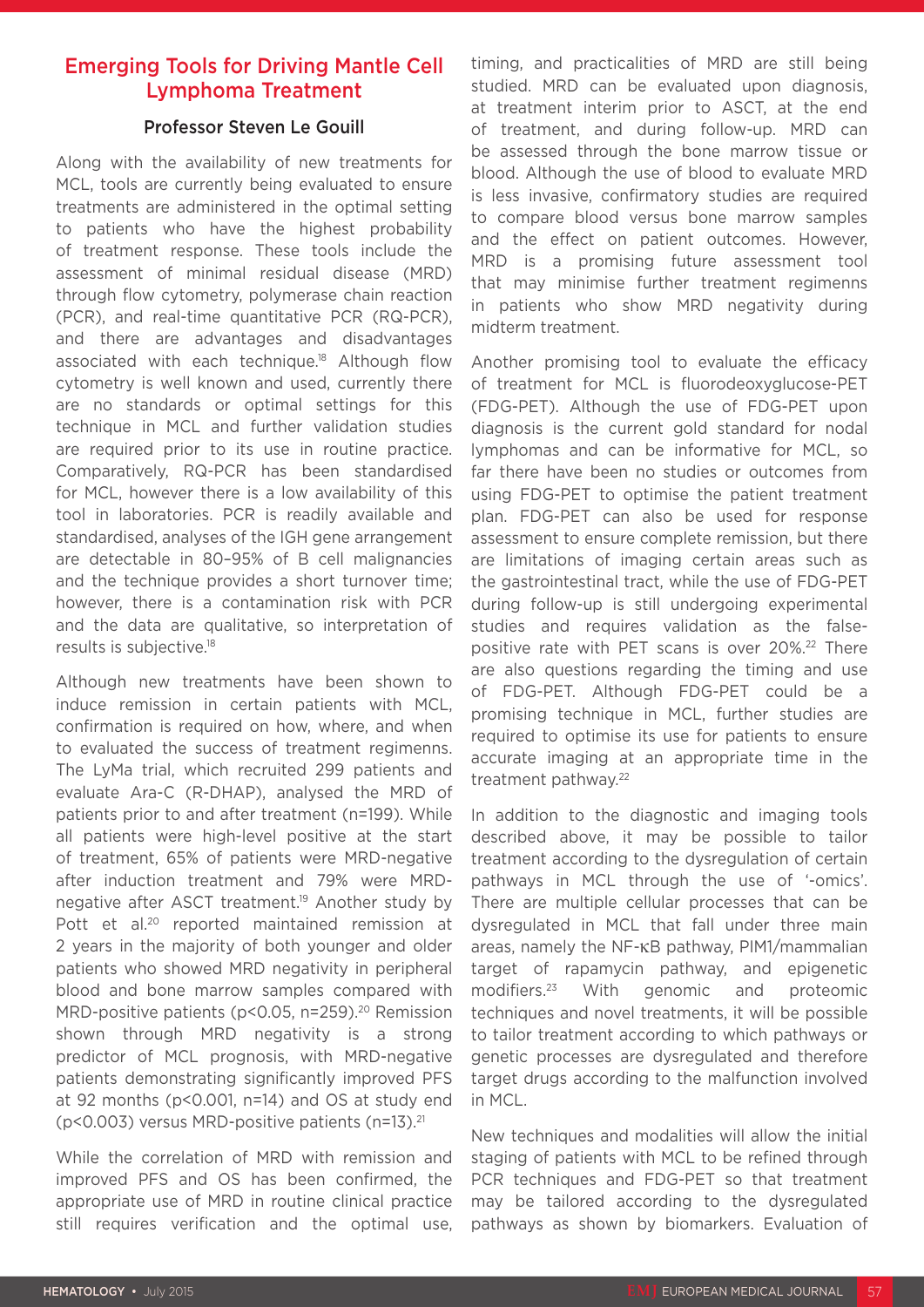treatment success via MRD and FDG-PET could show whether a change of treatment is required or not. as illustrated in Figure 2. The follow-up of patients will also be challenging; although new tools will provide the basis for physicians to determine whether treatment should be initiated, i.e. for MRDpositive patients who have not yet relapsed, these promising modalities will be complex and costly to bring into routine practice.

## New Treatment Options for Mantle Cell Lymphoma on the Horizon

#### Professor Marek Trněný

There have been successes with new therapies in improving the outcomes of first-line treatment of MCL using a combination of approaches; however, there are still challenges with the relapsing or refractory forms of MCL. Real-life data report the probability of survival at 6 months as 50% for patients who are relapsing for the second or third time.24 Therefore, novel treatments that target different points of the dysregulated pathways in MCL are being added on to existing therapies for relapsing patients and include temsirolimus, bortezomib, ibrutinib, and lenalidomide plus other investigational drugs such as ABT-199. In addition to targeting the pathways involved in MCL, the micro-environment and immune-regulation also play an important role in the evolution of MCL, and agents such as lenalidomide and ibrutinib can be used to improve the OS and PFS of patients with MCL.25,26

Recent treatments that have shown promising results in relapsed refractory MCL include temsirolimus, bortezomib, ibrutinib, and lenalidomide. Recent Phase III data on temsirolimus showed an ORR of 22% and a median PFS of 4.8 months as an individual agent ( $n=162$ ).<sup>27</sup> When combined with rituximab and bendamustine, further improvements were seen in ORR (91%, n=11).12,27,28 Bortezomib reported an ORR of 33% and median PFS of 6.2 months as an individual agent in patients with relapsed/refractory MCL (n=155), $29$ and the addition of dexamethasone demonstrated increases in ORR and PFS to ˜80% and 12 months, respectively (n=16).<sup>30,31</sup> Recent studies have shown benefits in combination therapy for induction treatment, with bortezomib and rituximab plus cyclophosphamide, doxorubicin, and prednisone demonstrating superior PFS of 24.7 months (133 events) versus standard R-CHOP treatment

that reported a PFS of 14.4 months (p<0.001, 165 events).8 Ibrutinib inhibits Bruton's tyrosine kinase and has shown an ORR of 67% and median PFS of 13 months as an individual agent  $(n=111),$ <sup>32,33</sup> with an ORR of 87% and complete response of 38% when combined with rituximab (n=45).<sup>16</sup> In a Phase II study, duration of response was 17.5 months from a median follow-up of 26.7 months and patients showed an OS of 22.5 months. Ibrutinib demonstrated a good toxicity profile but has certain contraindications.<sup>32,33</sup>

Lenalidomide has demonstrated positive outcomes from studies as both a single agent and when combined with other treatments for patients with relapsed or refractory MCL.<sup>34-39</sup> The ORR is approximately 30% when prescribing lenalidomide alone, with Trněný et al.<sup>36</sup> reporting a PFS of 8.7 months (p=0.004) and ORR of 40% (p<0.001), with a median follow-up of 15.9 months (n=170).<sup>36</sup> The control arm was investigators' treatment choice, which reported a PFS of 5.2 months and ORR of 11% and more than half of these patients were switched to lenalidomide upon relapse. Manageable safety was reported, with mainly haematological toxicities observed. When lenalidomide was used in combination with rituximab, the ORR increased to approximately 55% and PFS to approximately 15%.<sup>34,38,39</sup>

Overall, the ORR of targeted therapies for patients with relapsed or refractory MCL varies from 20- 65% and median PFS is between 5 and 13 months, whereas the duration of response is up to 17 months and OS between 13 and 28 months.27,29,32,36 However, challenges remain in determining the optimal treatment combination for relapsed or refractory patients with MCL and which chemotherapy regimenns should be used, if at all.40 Promising combinations that are undergoing clinical trials include lenalidomide plus ibrutinib,<sup>41</sup> rituximab plus lenalidomide plus ibrutinib,<sup>42</sup> obinutuzumab plus lenalidomide,43 rituximab plus lenalidomide plus carfilzomib,<sup>44</sup> ABT-199 plus ibrutinib,<sup>45</sup> and ibrutinib plus palbociclib.46

In conclusion, new treatment modalities have already shown significant improvements in patients with relapsed or refractory MCL. Future directions for therapies will include combination treatment with and without chemotherapy, with targeted treatment moving to an earlier phase of disease that includes first-line treatment.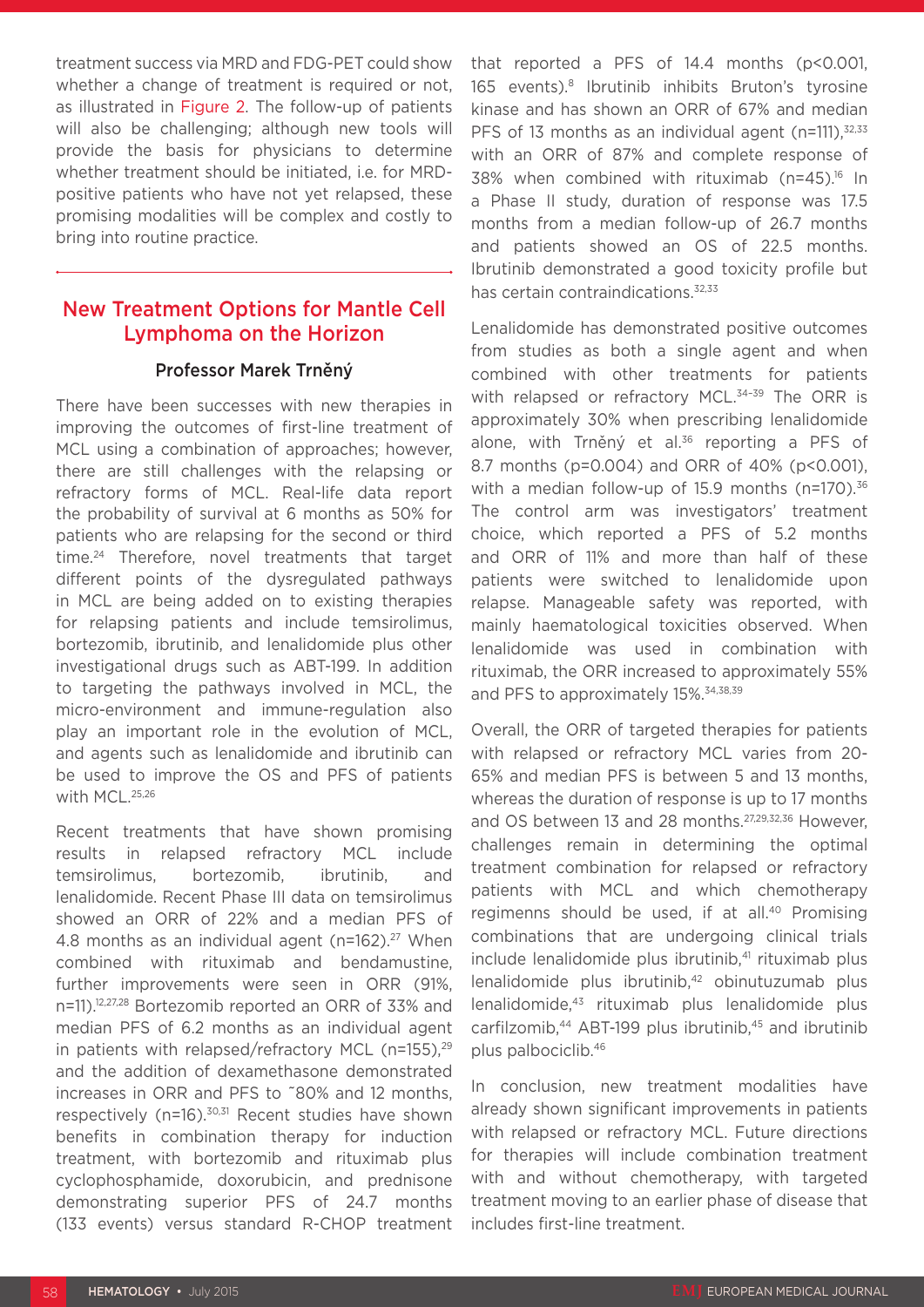# Closing Remarks for the MCL Session

### Professor Martin Dreyling

Advances in the diagnosis of MCL have improved the accuracy of recognising and treating the disease. Although molecular markers are required to tailor treatments to the disease characteristics of each patient, future opportunities will be to utilise the available treatments and tools to develop and refine therapeutic algorithms and treatment combinations for patients.

> Session 2: Shaping the Landscape in Follicular Lymphoma: How New Approaches will Guide Future Treatment Options

### Introduction

### Professor Gilles Salles

Treatment options and outcomes of patients with FL have drastically improved over the past 20 years, thereby requiring changes to the treatment pathways. In 1960, the OS of patients with FL was unchanged despite available treatments, with a median survival of around 8-10 years.<sup>47,48</sup> Although these treatments show benefits and can still be used, careful selection of therapies to minimise side-effects and include novel treatments is required. The limitations of classical cytotoxic therapies are cumulative toxicities that can result in the contraindication of these treatments in certain patients. Single-agent rituximab can be used as an alternative, non-cytotoxic method of effectively treating certain patients with FL,<sup>49</sup> as well as other novel agents.

Due to the availability of anti-CD20 antibodies, treatment options have expanded and an improved median survival of around 15–18 years in patients with FL has been reported.50,51 Anti-CD20 therapies should be evaluated using different treatment combinations in order to maximise their benefit by investigating the therapies in single-arm studies, to be further confirmed in controlled trials. Due to the changing landscape of FL, new endpoints need to be defined that will provide a more informative basis by which treatment decisions are made as well as for the monitoring and follow-up of patients.52 The availability of new and efficacious therapies requires a rethink of established endpoints and

studies should therefore use a range of methods to evaluate clinical outcomes.

# High Tumour Burden Follicular Lymphoma: The Current Treatment Landscape

### Professor Paolo Corradini

Although there is a range of newly available therapies that have shown improved survival in patient studies, these should be used alongside established therapies in order to maximise clinical outcomes. Current treatments centre on radiotherapy, watch and wait, IC, ASCT, radioimmunotherapy (RIT), and allogeneic transplantation (ATx) for patients who relapse after ASCT.<sup>53</sup> Upon diagnosis of FL, the main treatments are R-CHOP, rituximab plus cyclophosphamide, vincristine, and prednisone (R-CVP) and rituximab plus fludarabine and mitoxantrone (R-FM). The 3-year FOLL05 study<sup>54</sup> evaluated over 500 patients for 3 years and reported significantly improved time to treatment failure with R-CHOP (p=0.003) and R-FM (p=0.006) regimenns compared with the R-CVP treatment. Additionally, bendamustine plus rituximab (B-R) is a novel treatment that has shown non-inferiority to the R-CHOP regimenn across two studies with an acceptable safety profile and fewer toxic effects.<sup>55,56</sup> Although maintenance treatment with bendamustine still needs to be evaluated, three options of R-CHOP, R-FM, and B-R are now available to treat patients upon diagnosis of FL. Other promising therapies include rituximab maintenance treatment, which showed improved PFS versus standard treatment.<sup>57,58</sup> RIT has also reported promising results, with a 100% ORR in patients given a single infusion of irradiated ibritumomab tiuxetan as initial therapy (n=17).<sup>59</sup>

After the initial treatment, ASCT is an option for patients who have relapsed. Guidance states that ASCT is not appropriate to consolidate the first remission in FL responding to IC treatment outside of clinical trials. ASCT is recommended for patients with a short treatment response, duration (<3 months), a high-risk Follicular Lymphoma Prognostic Index (FLIPI) score at relapse and for those previously treated with rituximab.60 ASCT is also an option at second or subsequent relapse in chemotherapy-sensitive patients, and the decision to use ASCT should be governed by the clinical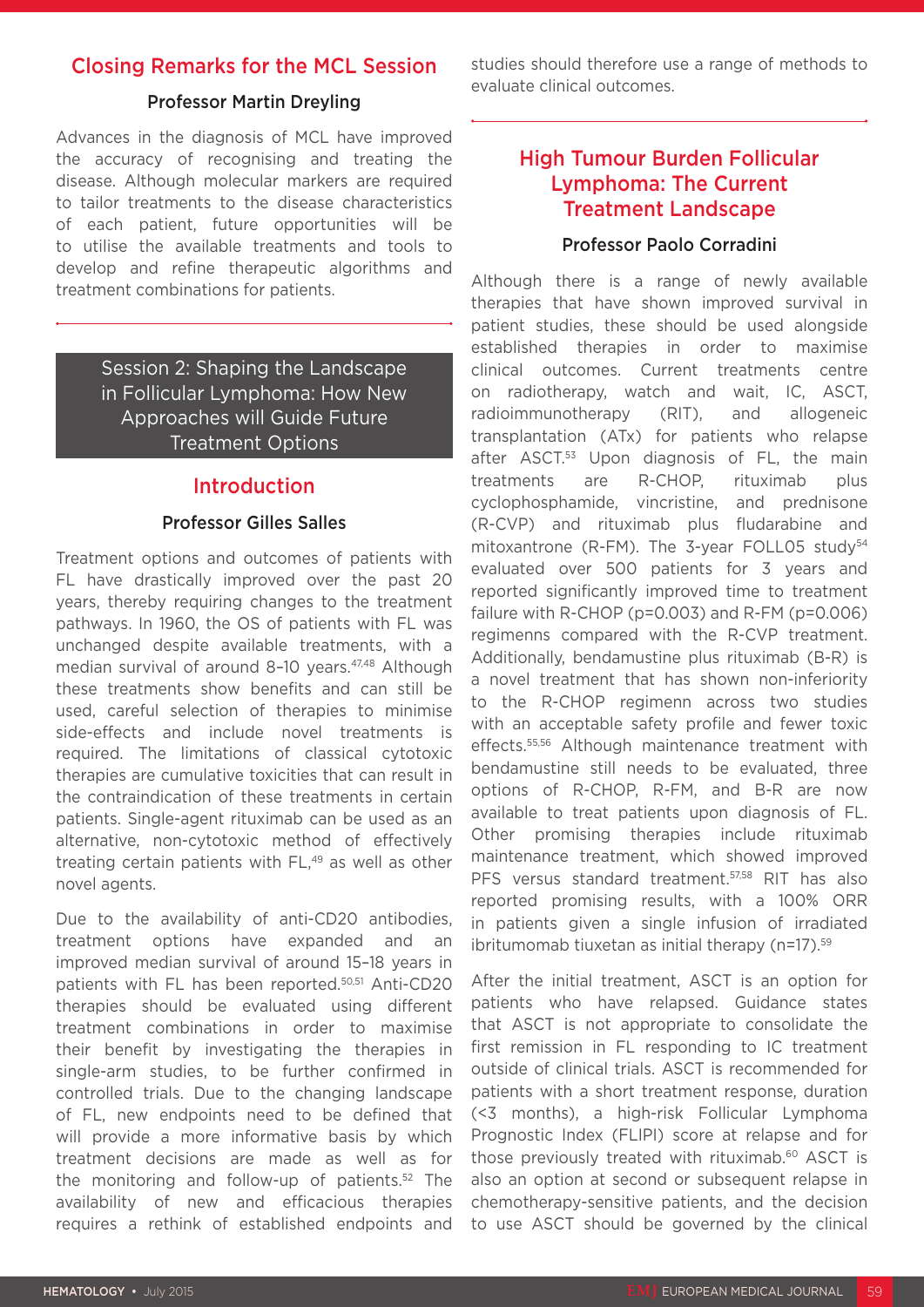course rather than biological and genetic risk factors. Cabanillas et al.<sup>61</sup> reported long-term follow-up of patients with FL who received ASCT and found improved survival of patients who received high-dose cyclophosphamide and totalbody irradiation prior to ASCT during the second remission versus a historical control group treated with conventional chemotherapy. Purging with rituximab prior to ASCT does not appear to improve survival;<sup>62</sup> however, the study may have been under-powered. Patients who relapse after the first-line treatments and then also post-ASCT can present a challenge to treat successfully. Allogeneic stem cell transplantation has shown positive results in patients who have failed ASCT when bendamustine was replaced with fludarabine, with improved PFS and OS after 36 months. 63,64

Along with a greater range of efficacious treatments, improved tools to monitor the progression of patients should be implemented for FL as per other malignancies. Reports have shown that molecular remission as demonstrated by PCR-negative status occurs in a greater proportion of FL patients.65,66 Therefore, MRD techniques should be integrated into the definition of patient response for FL. In summary, the R-CHOP, R-CVP, and B-R regimenns have shown good outcomes for first-line therapy, while patients who relapse should be considered for ASCT and then allogeneic ATx if subsequent relapses occur. New therapies show promise for FL, however trials need to be carefully designed in order to fully evaluate all treatment options.

# The Role of Positron Emission Tomography in Guiding Treatment Options

#### Doctor Jehan Dupuis

The implementation of novel treatment options requires careful monitoring in order to ensure that the optimal treatment regimenn is given to patients. The imaging modality PET may be a useful tool to ensure correct diagnosis and monitoring, as the technique detected additional lesions in 32% of patients who participated in the FOLL05 study<sup>67</sup> compared with computed tomography (CT) (n=142). Furthermore, of the patients who had initially been diagnosed with radiotherapy for localised disease by CT, 62% of cases were upstaged upon PET examination.67,68

The use of PET prior to treatment initiation has been recommended by the International Harmonization Project guidelines in order to interpret the PET results after treatment completion.69 However, it should be noted that PET imaging cannot replace the use of bone marrow biopsies to assess for transformations but should be used as an additional tool.<sup>67</sup> The use of PET during treatment has not been reported widely, however a study that assessed the use of PET during and after treatment found that end-oftreatment PET is more predictive of outcomes.<sup>70</sup> Therefore, current evidence suggests that the use of PET in the middle of treatment is not recommended (Courtesy of LYSARC). The use of PET after treatment to evaluate treatment success appears to be highly predictive of patient outcomes. Trotman et al.<sup>71</sup> reported a median survival of >6 years in PET-negative patients (n=205) according to the PET scan score versus 1.5 years in 41 PET-positive patients (p<0.0001). However, no interventional study based upon PET results has been conducted so far and rituximab maintenance remains the standard of care regardless of the post-treatment PET score.<sup>58</sup>

When transformation is suspected, the relative measure of local radiotracer accumulation in the tissues can be measured with PET using the standardised uptake value (SUV). SUV can vary with biological factors, the method of analysis, and image reconstruction parameters. Transformation should be suspected when a focus of more intense radiotracer uptake in the tissues is identified via PET.72-74 Higher SUVs have been found to correlate with more aggressive histologies<sup>72,73</sup> and PET can be used to guide the choice of biopsy site, yet the predictions are not certain and therefore biopsies are still required. In conclusion, PET scans should be performed in patients with FL prior to and after treatment, and PETpositive patients should be monitored closely for disease progression.

# Challenges for Shaping a New Paradigm of Care in Follicular Lymphoma

#### Professor Gilles Salles

There has been an evolution in the landscape of FL and recent findings need to be understood in order to optimise treatment pathways. The key events that lead to the development of lymphoma have been described but are not yet fully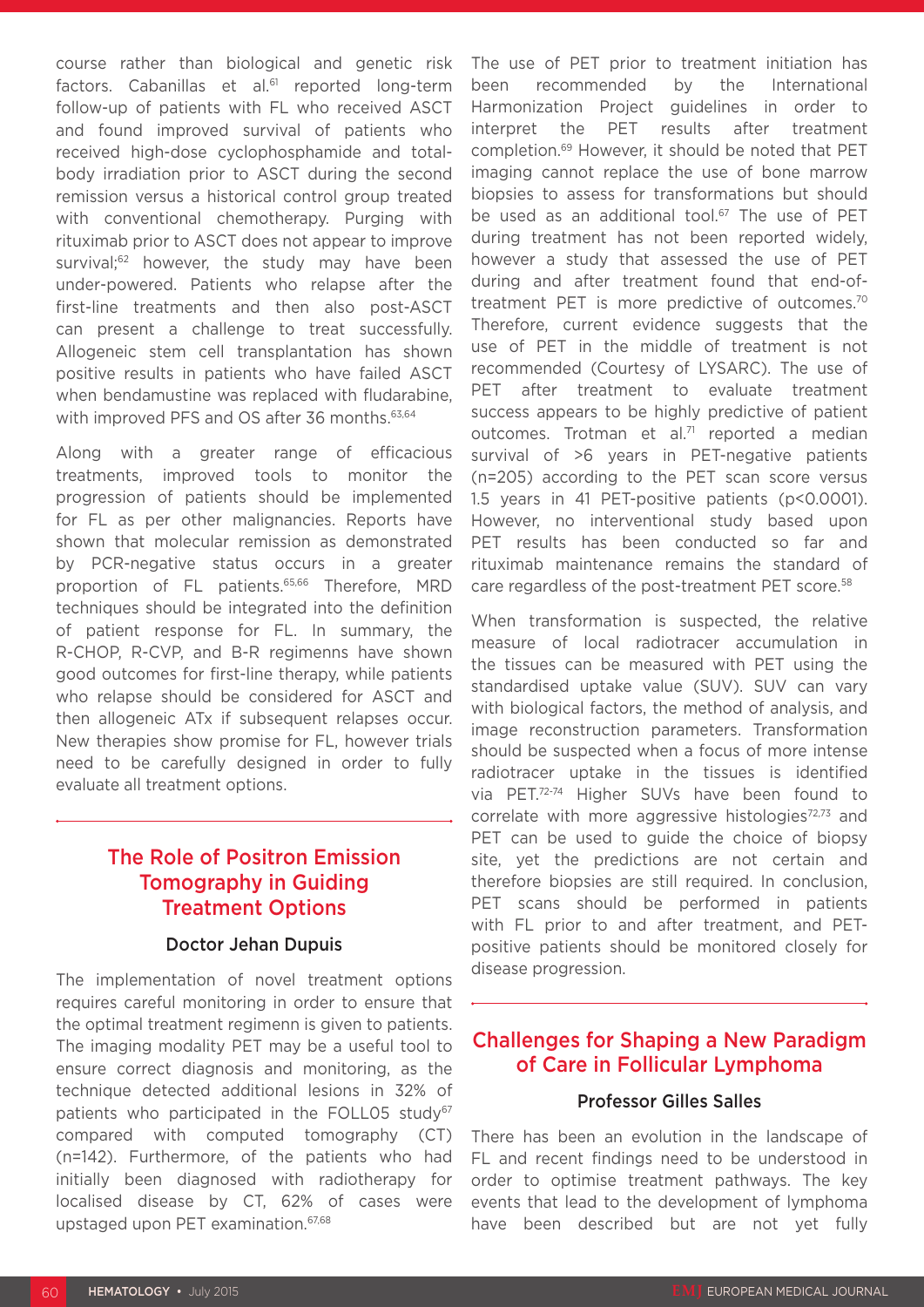understood.75-77 However, there are standard treatment strategies for the various stages of FL. While the disease cannot be eliminated fully through cytotoxic therapy, the use of ASCT and ATx have shown success with rates of remission and the combination of existing therapies with novel agents may ensure improved PFS and OS in patients with a range of FL staging and severity. Novel agents include immune checkpoint inhibitors and immunomodulatory drugs, aiming to target the cancer stem cell in FL.78 A recent trial of pidilizumab plus rituximab, which can be directed against PD-1 and/or PD-L1, was suggestive of efficacy in FL. However, as inclusion criteria required patients who were rituximab-sensitive, confirmatory studies are required.79

Through analysis of T cells within the FL microenvironment to understand the "immune tolerance" towards tumour cells in FL, reports have shown defects in the ability of T cells to kill the FL tumour cells.80 Further *in vitro* studies have since indicated that lenalidomide may have a role in restoring the T-cell immune response so that FL cells are targeted by the T cells. Lenalidomide as a single agent or combined with rituximab in relapsing patients with FL has resulted in an ORR of 25-40% and 50-85%, respectively.<sup>81-83</sup> Improvements in CR have also been reported with lenalidomide + rituximab, as 30–50% of patients achieved CR when treated for relapsed or refractory FL.<sup>84,85</sup> Furthermore, Fowler et al.86

assessed lenalidomide + rituximab in patients with untreated, advanced stage indolent non-Hodgkin lymphoma. The Phase II study from one institution reported an 87% complete response (n=40) of patients with FL. Safety monitoring during the study demonstrated Grade 3/4 neutropaenia incidence in 35–40% of these patients and rashes, myalgia, and thrombosis were also reported, indicating the need for monitoring of treatment side-effects.

From the encouraging PFS data shown with lenalidomide and rituximab, a trial that evaluated various treatment strategies with this combination dropped the single rituximab arm through demonstration of superiority of the combination treatment.87 Significant improvements were then shown through the CALGB 50401 study (Table 1) across ORR and median event-free survival. Based upon promising results from the combined lenalidomide plus rituximab treatment, the international, multicentre, randomised study RELEVANCE88 will evaluate standard treatments R-CHOP, R-CVP, and R-B versus lenalidomide + rituximab maintenance.

In closing, the data shown from new agents are changing the landscape of FL and improving outcomes for patients. Development of the immunotherapy approach, combination treatments, and new agents with rituximab could be very promising.

|                    | Lenalidomide<br>$(n=45)$   | Lenalidomide + rituximab (R2)<br>$(n=44)$ |
|--------------------|----------------------------|-------------------------------------------|
| ORR, %             | 51.1<br>95% CI (35.8-66.3) | 72.7<br>95% CI (52.2-85.0)                |
| CR, %              | 13.3                       | 36.4                                      |
| <b>PR, %</b>       | 37.8                       | 36.4                                      |
| Median EFS (years) | 1,2                        | 2.0                                       |
| 2-year EFS, %      | 27                         | 44                                        |

#### Table 1: Response and event-free survival: CALGB 50401 study.87

From Gilles Salles, presentation at the Celgene satellite symposium, held at the 20<sup>th</sup> Congress of the European Hematology Association (EHA), Vienna, Austria, on 11<sup>th</sup> June 2015.

Median follow-up: 1.5 years (range 0.1–3.6). Unadjusted EFS HR of lenalidomide vs lenalidomide + rituximab (R2) is 2.1 (p=0.010). Adjusted (for FLIPI) EFS HR of lenalidomide vs lenalidomide + rituximab (R2) is 1.9 (p=0.061).

CALGB: Cancer and Leukemia Group B; CI: confidence interval; CR: complete response; EFS: event-free survival; FL: follicular lymphoma; FLIPI: Follicular Lymphoma International Prognostic Index; HR: hazard ratio; NHL: non-Hodgkin lymphoma; ORR: overall response rate; PR: partial response.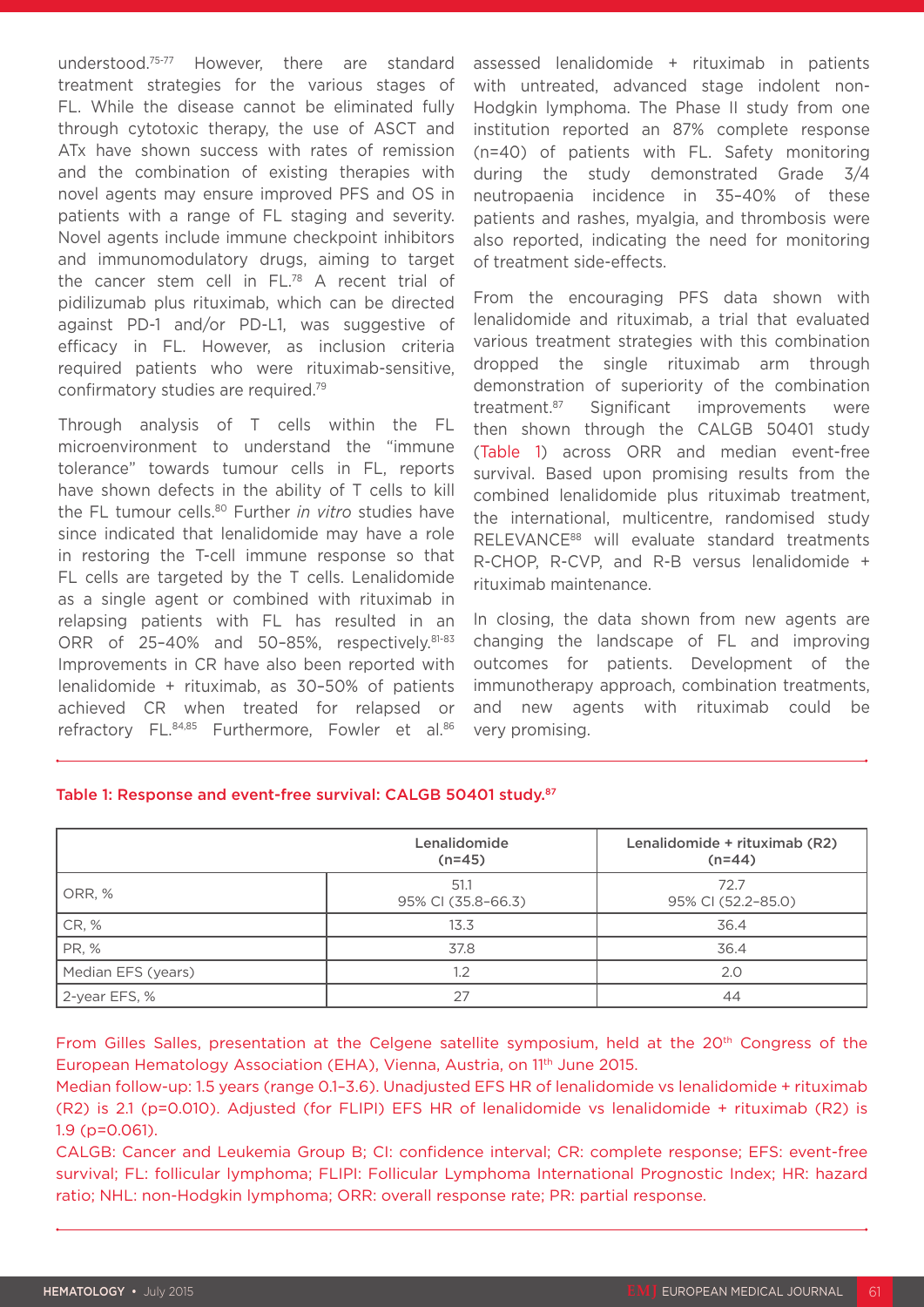# Closing Remarks for the Follicular Lymphoma Session

### Professor Gilles Salles

While the development of novel agents has been met with intense interest from the FL community, long-term follow-up studies are needed to evaluate the potential benefit of novel agents in prospective clinical trials versus standard treatment. Additionally, the integration of novel tools such as MRD and PET-CT are required to support treatment decisions with novel agents as well as conventional therapies.

#### REFERENCES

1. Tiemann M et al. Histopathology, cell proliferation indices and clinical outcome in 304 patients with mantle cell lymphoma (MCL): a clinicopathological study from the European MCL Network. Br J Haematol. 2005;131(1):29-38.

2. Dreyling M, European Mantle Cell Lymphoma Network. Mantle cell lymphoma: biology, clinical presentation, and therapeutic approaches. Am Soc Clin Oncol Educ Book. 2014:191-8.

3. Hoster E et al. Prognostic value of proliferation, cytology, and growth pattern in mantle cell lymphoma: results from randomized trials of the European MCL Network. Hematol Oncol. 2015;33:100-80.

4. Dreyling M et al. Newly diagnosed and relapsed mantle cell lymphoma: ESMO Clinical Practice Guidelines for diagnosis, treatment and follow-up. Ann Oncol. 2014;25(Suppl 3):iii83-92.

5. Hermine OR et al. Alternating courses of 3x CHOP and 3x DHAP plus rituximab followed by a high dose ara-c containing myeloablative regimenn and autologous stem cell transplantation (ASCT) increases overall survival when compared with six courses of CHOP plus rituximab followed by myeloablative radiochemotherapy and ASCT in mantle cell lymphoma: final analysis of the MCL younger trial of the European Mantle Cell Lymphoma Network (MCL NET). Hematol Oncol. 2013;31(Suppl 1):96-150.

6. Kluin-Nelemans HC et al. Treatment of older patients with mantle-cell lymphoma. N Engl J Med. 2012;367(6):520-31.

7. Visco C et al. Combination of rituximab, bendamustine, and cytarabine for patients with mantle-cell non-Hodgkin lymphoma ineligible for intensive regimenns or autologous transplantation. J Clin Oncol. 2013;31(11):1442-9.

8. Robak T et al. Bortezomib-based therapy for newly diagnosed mantlecell lymphoma. N Engl J Med. 2015;372(10):944-53.

9. Dreyling M et al. Update on the molecular pathogenesis and targeted approaches of mantle cell lymphoma: summary of the 12th annual conference of the European Mantle Cell Lymphoma Network. Leuk Lymphoma. 2015;56(4):866-76.

10. Albertsson-Lindblad A et al. Lenalidomide-rituximab-bendamustine in first line for patients >65 with mantle cell lymphoma: final results of the nordic lymphoma group MCL4 (LENA-BERIT) phase I/II trial. Hematol Oncol. 2015;33(Suppl 1):100-80.

11. Janssen Research & Development, LLC. Study of Ibrutinib (a Bruton's tyrosine kinase inhibitor), versus temsirolimus in patients with relapsed or refractory mantle cell lymphoma who have received at least one prior therapy. NCT01646021. https://clinicaltrials.gov/ct2/show/NCT01 646021?term=NCT01646021&rank=1.

12. Hess G et al. Safety and efficacy of Temsirolimus in combination with Bendamustine and Rituximab in relapsed mantle cell and follicular lymphoma. Leukemia. 2015;doi:10.1038/leu.2015.60. [Epub ahead of print].

13. Zaja F et al. Rituximab, lenalidomide, bendamustine second line therapy in mantle cell lymphoma: a phase ii study of the fondazione italiana linfomi (FIL). Hematol Oncol. 2015;33(Suppl 1):100-80.

14. Trněný M et al. Subgroup analysis of the phase II randomized MCL-002 (SPRINT) study of lenalidomide vs investigator's choice in relapsed/refractory mantle cell lymphoma. Hematol Oncol. 2015;33(Suppl 1):181-243.

15. The Lymphoma Academic Research Organisation. Escalating doses of torisel in combination with three chemotherapies regimenns: R-CHOP, R-FC or R-DHA for patients with relapsed/refractory mantle cell lymphoma (MCL). (T3). NCT01389427. https://clinicaltrials.gov/ct2/show/NCT01 389427?term=NCT01389427&rank=1.

16. Wang M et al. Ibrutinib and rituximab are an efficacious and safe combination in relapsed mantle cell lymphoma: preliminary results from a phase II clinical trial. Blood. 2014;124(21):627.

17. European Mantle Cell Lymphoma Network. Efficacy of R-CHOP vs R-CHOP/R-DHAP in untreated MCL. NCT00209222. https://clinicaltrials.gov/ ct2/show/NCT00209222?term=NCT002 09222&rank=1.

18. Pott C. Minimal residual disease detection in mantle cell lymphoma: technical aspects and clinical relevance. Semin Hematol. 2011;48(3):172-84.

19. Le Gouill S et al. Clinical, metabolic and molecular responses after 4 courses of R-DHAP and after autologous stem cell transplantation for untreated mantle cell lymphoma patients included in the LyMa trial, a Lysa study. Abstract 623. ASH Annual Meeting, 8-11 December 2012.

20. Pott C et al. Molecular remission is an independent predictor of clinical outcome in patients with mantle cell lymphoma after combined immunochemotherapy: a European MCL intergroup study. Blood. 2010;115(16):3215-23.

21. Pott C et al. Quantitative assessment of molecular remission after highdose therapy with autologous stem cell transplantation predicts long-term remission in mantle cell lymphoma. Blood. 2006;107(6):2271-8.

22. Cheson BD et al. Recommendations for initial evaluation, staging, and response assessment of Hodgkin and non-Hodgkin lymphoma: the Lugano classification. J Clin Oncol. 2014;32(27):3059-68.

23. Balasubramanian S et al. Mutational analysis of patients with primary resistance to single-agent ibrutinib in relapsed or refractory mantle cell lymphoma (MCL). Blood. 2014;124(21):78.

24. Trněný M et al. The outcome of mantle cell lymphoma patients after treatment failure and prognostic value of secondary mantle cell international prognostic index (sec MIPI). Blood. 2014;124(21):4425.

25. Pérez-Galán P et al. Mantle cell lymphoma: biology, pathogenesis, and the molecular basis of treatment in the genomic era. Blood. 2011;117(1):26-38.

26. Reeder CB, Ansell SM. Novel therapeutic agents for B-cell lymphoma: developing rational combinations. Blood. 2011;117(5):1453-62.

27. Hess G et al. Phase III study to evaluate temsirolimus compared with investigator's choice therapy for the treatment of relapsed or refractory mantle cell lymphoma. J Clin Oncol. 2009;27(23):3822-9.

28. Ansell SM et al. Temsirolimus and rituximab in patients with relapsed or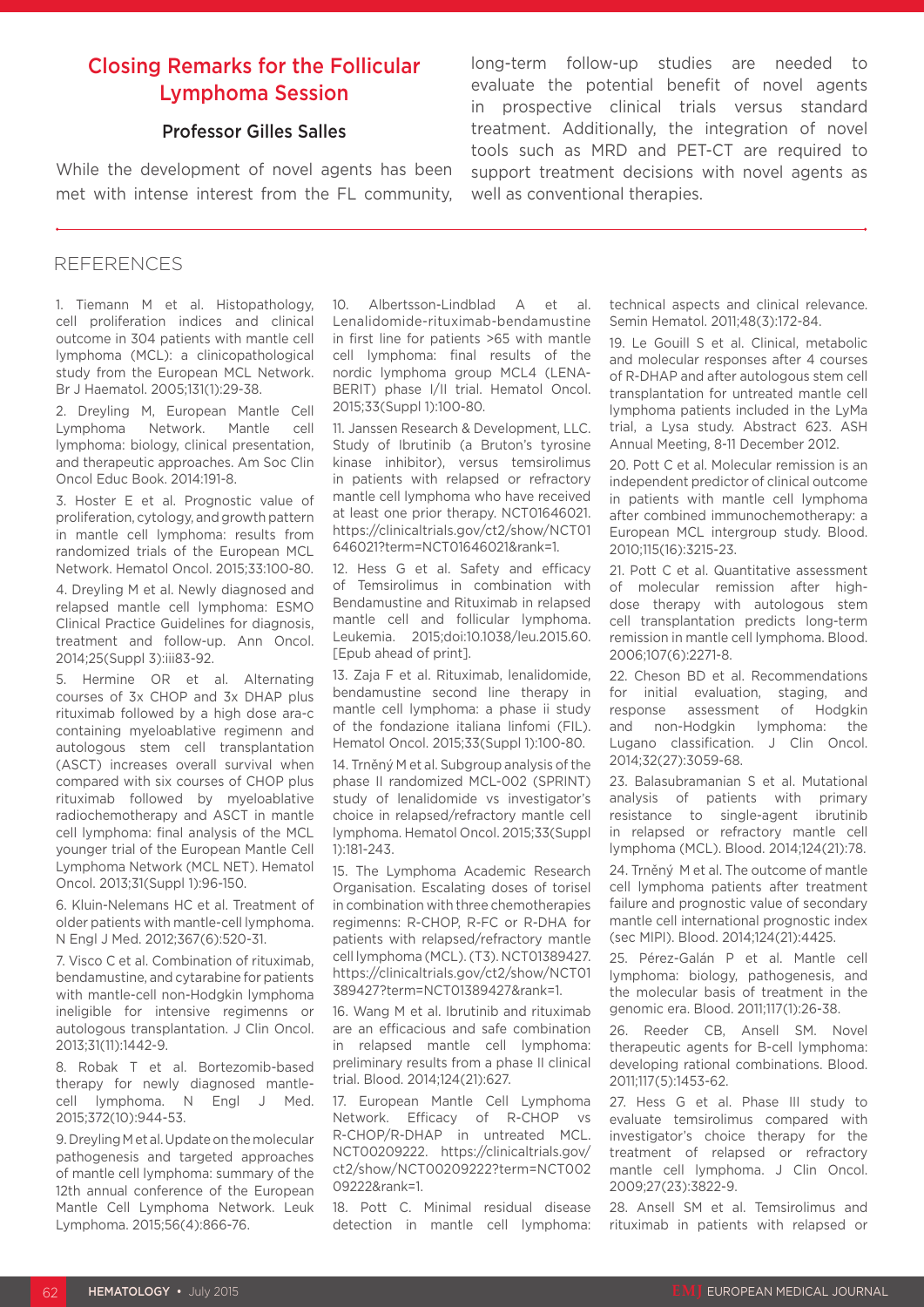refractory mantle cell lymphoma: a phase 2 study. Lancet Oncol. 2011;12(4):361-8.

29. Fisher RI et al. Multicenter phase II study of bortezomib in patients with relapsed or refractory mantle cell lymphoma. J Clin Oncol. 2006;24(30):4867-74.

30. Lamm W et al. Bortezomib combined with rituximab and dexamethasone is an active regimenn for patients with relapsed and chemotherapy-refractory mantle cell lymphoma. Haematologica. 2011;96(7):1008-14.

31. Baiocchi RA et al. Phase 2 trial of rituximab and bortezomib in patients with relapsed or refractory mantle cell and follicular lymphoma. Cancer. 2011;117(11):2442-51.

32. Wang ML et al. Targeting BTK with ibrutinib in relapsed or refractory mantle-cell lymphoma. N Engl J Med. 2013;369(6):507-16.

33. Wang M et al. Single-agent ibrutinib demonstrates safety and durability of response at 2 years follow-up in patients with relapsed or refractory mantle cell lymphoma: updated results of an international, multicenter, open-label phase 2 study. Blood. 2014;124(21):4453.

34. Zinzani PL et al. Long-term followup of lenalidomide in relapsed/refractory mantle cell lymphoma: subset analysis of the NHL-003 study. Ann Oncol. 2013;24(11):2892-7.

35. Goy A et al. Single-agent lenalidomide in patients with mantle-cell lymphoma who relapsed or progressed after or were refractory to bortezomib: phase II MCL-001 (EMERGE) study. J Clin Oncol. 2013;31(29):3688-95.

36. Trněný M et al. Phase II randomized, multicenter study of lenalidomide vs best investigator's choice in relapsed/ refractory mantle cell lymphoma: results of the MCL-002 (SPRINT) study. Blood. 2014;124(21):626.

37. Wang M et al. Lenalidomide in combination with rituximab for patients with relapsed or refractory mantle-cell lymphoma: a phase 1/2 clinical trial. Lancet Oncol. 2012;13(7):716-23.

38. Chong EA et al. Combination of Lenalidomide and Rituximab Overcomes Rituximab Resistance in Patients with Indolent B-cell and Mantle Cell Lymphomas. Clin Cancer Res. 2015;21(8):1835-42.

39. Wang Y et al. Lenalidome in combination with rituximab for relapsed or refractory mantel cell lymphoma: Updated analysis of a phase 2 trial. Abstract 8542. ASCO Annual Meeting, 29 May-2 June 2015.

40. Cheah CY et al. Patients with mantle cell lymphoma failing ibrutinib are unlikely to respond to salvage chemotherapy and have poor outcomes. Ann Oncol. 2015;26(6):1175-9.

41. National Cancer Institute (NCI). Lenalidomide and ibrutinib in treating patients with relapsed or refractory B-cell non-Hodgkin lymphoma. NCT01955499. https://clinicaltrials.gov/ct2/show/NCT01 955499?term=NCT01955499&rank=1.

42. Hackensack University Medical Center. Dose finding study of Bruton's tyrosine kinase (BTK) inhibitor, ibrutinib (PCI-32765) plus lenalidomide rituximab in relapsed or refractory mantle cell lymphoma (MCL). NCT02446236. https://clinicaltrials. gov/ct2/show/NCT02446236?term=2. NCT02446236&rank=1.

43. The Lymphoma Academic Research Organisation. A phase Ib/II study of OBINUTUZUMAB combined to LENALIDOMIDE for the treatment of relapsed/refractory follicular and aggressive (DLBCL and MCL) B-cell lymphoma. NCT01582776. https:// clinicaltrials.gov/ct2/show/NCT01582776 ?term=NCT01582776&rank=1.

44. MD Anderson Cancer Center. Phase I/II carfilzomib plus lenalidomide and rituximab in the treatment of relapsed/ refractory mantle cell lymphoma. NCT01729104. https://clinicaltrials.gov/ ct2/show/NCT01729104?term=NCT01729 104&rank=1.

45. Craig Portell MD. Optimal dose finding study ABT-199 and ibrutinib in MCL. NCT02419560. https://clinicaltrials.gov/ ct2/show/NCT02419560?term=NCT0241 9560&rank=1.

46. National Cancer Institute (NCI). Ibrutinib and palbociclib isethionate in treating patients with previously treated mantle cell lymphoma. NCT02159755. https://clinicaltrials.gov/ct2/show/NCT02 159755?term=NCT02159755&rank=1.

47. Horning SJ. Natural history of and therapy for the indolent non-Hodgkin's lymphomas. Semin Oncol. 1993;20(5 Suppl 5):75–88.

48. Swenson WT et al. Improved survival of follicular lymphoma patients in the United States. J Clin Oncol. 2005;23(22): 5019–26.

49. Grillo-López AJ. Rituximab (Rituxan/ MabThera): the first decade (1993- 2003). Expert Rev Anticancer Ther. 2003;3(6):767-79.

50. Fisher RI et al. New treatment options have changed the survival of patients with follicular lymphoma. J Clin Oncol. 2005;23(33):8447–52.

51. Schulz H et al. Chemotherapy plus rituximab versus chemotherapy alone for B-cell non-Hodgkin's lymphoma. Cochrane Database Syst Rev. 2007;(4):CD003805.

52. Bachy E et al. Long-term follow-up of patients with newly diagnosed follicular lymphoma in the prerituximab era: effect of response quality on survival–A study from the Groupe d'Etude des Lymphomes de l'Adulte. J Clin Oncol. 2010;28(5): 822-9.

53. Zinzani PL et al. SIE, SIES, GITMO revised guidelines for the management of follicular lymphoma. Am J Hematol. 2013;88(3):185-92.

54. Federico M et al. R-CVP versus R-CHOP versus R-FM for the initial treatment of patients with advanced-stage follicular lymphoma: results of the FOLL05 trial conducted by the Fondazione Italiana Linfomi. J Clin Oncol. 2013;31(12):1506-13.

55. Flinn IW et al. Randomized trial of bendamustine-rituximab or R-CHOP/R-CVP in first-line treatment of indolent NHL or MCL: the BRIGHT study. Blood. 2014;123(19):2944-52.

56. Rummel MJ et al. Bendamustine plus rituximab versus CHOP plus rituximab as first-line treatment for patients with indolent and mantle-cell lymphomas: an open-label, multicentre, randomised, phase 3 non-inferiority trial. Lancet. 2013;381(9873):1203-10.

57. Salles G et al. Updated 6 year follow-up of the PRIMA study confirms the benefit of 2-year rituximab maintenance in follicular lymphoma patients responding to frontline immunochemotherapy. Blood. 2013;122(21):509.

58. Salles G et al. Rituximab maintenance for 2 years in patients with high tumour burden follicular lymphoma responding to rituximab plus chemotherapy (PRIMA): a phase 3, randomised controlled trial. Lancet. 2011;377(9759):42-51.

59. Illidge TM et al. Fractionated 90Y-ibritumomab tiuxetan radioimmunotherapy as an initial therapy of follicular lymphoma: an international phase II study in patients requiring treatment according to GELF/BNLI criteria. J Clin Oncol. 2014;32(3):212-8.

60. Montoto S et al. Indications for hematopoietic stem cell transplantation in patients with follicular lymphoma: a consensus project of the EBMT-Lymphoma Working Party. Haematologica. 2013;98(7):1014-21.

61. Cabanillas F. Curability of advanced indolent or low-grade follicular lymphomas: time for a new paradigm? J Clin Oncol. 2013;31(1):14-6.

62. Pettengell R et al. Rituximab purging and/or maintenance in patients undergoing autologous transplantation for relapsed follicular lymphoma: a prospective randomized trial from the lymphoma working party of the European group for blood and marrow transplantation. J Clin Oncol. 2013;31(13):1624-30.

63. Khouri IF et al. Eight-year experience with allogeneic stem cell transplantation for relapsed follicular lymphoma after nonmyeloablative conditioning with